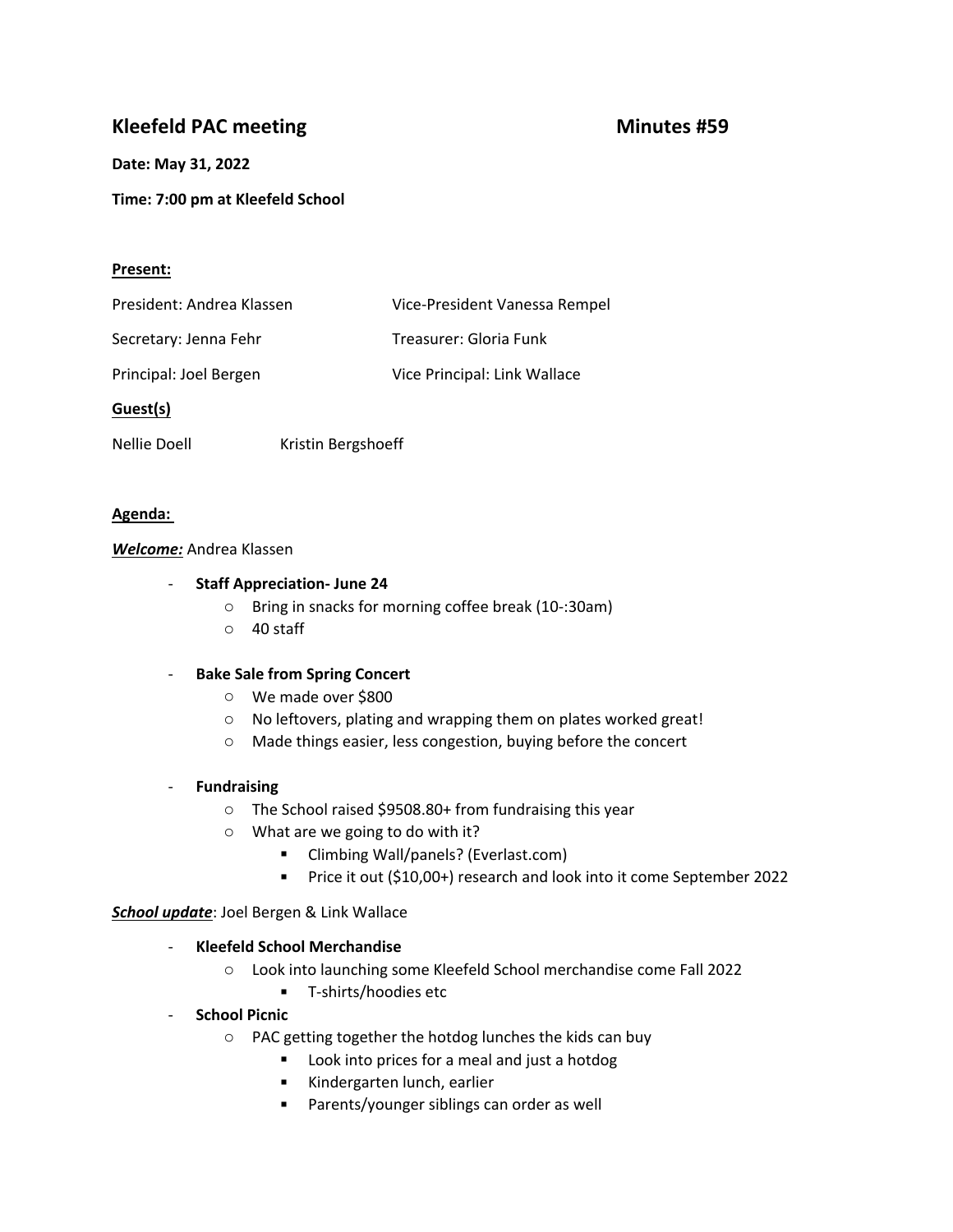- PAC to volunteer to wrap hotdogs/bbq/put meals together
	- Bbq 10-11am
- **•** Organize the meals the day before
- o Loonie Carnival
	- **Morning of the last day of school**
	- **•** Younger siblings welcome
- o Firetrucks come at the end of the day
	- **Popsicles from the PAC**
- o Super Trader Game

### - **Hot Lunch**

<sup>o</sup> Receipt option/confirmation email to show what you ordered - **2022-2023 Teachers**

- o K-AM- Ariana Neufeld
- o K-PM- Katrina McCallister
- o Gr.1- Gloria Dueck
- o Gr.1- Brooke Hiebert
- o Gr.2- Aryn Plett (permanent position)
- o Gr.2- Julie MacKenzie
- o Gr.3- Jacquie Neufeld
- o Gr.3- Lori Wolfe
- o Gr.4- Brian Hildebrand
- o Gr.4/5 split- Priscilla Hagen (permanent position)
- o Gr.5- Josh Winter
- o Gr.6- Stephanie Reimer
- o Gr.6- Sonja Durhack
- 9 period Day
	- o Gr.7- Pat Martens Gr.7 ELA and Gr.8 ELA
	- o Gr.7- Jocelyn Kurbatoff Gr. 7 Math and Gr.8 Math
	- o Gr.8- Megan Strutt Gr. 7 Science and Gr.8 Science, Social studies/health
	- o Gr.8- Tawnya Klinkhammer (Gr.5-8 french)
- Mrs.Peterson is retiring
- Mrs. Waldner Is leaving
- 
- **Tech Ed**
	- o Grade 7's off to Mitchell Middle School
	- o Grade 8's off to SMS
- **Music/Band**
	- o Mr. Goerzen is leaving
	- o Katharine Charles taking the new position
	- o Parents would like more inclusion in the decision making